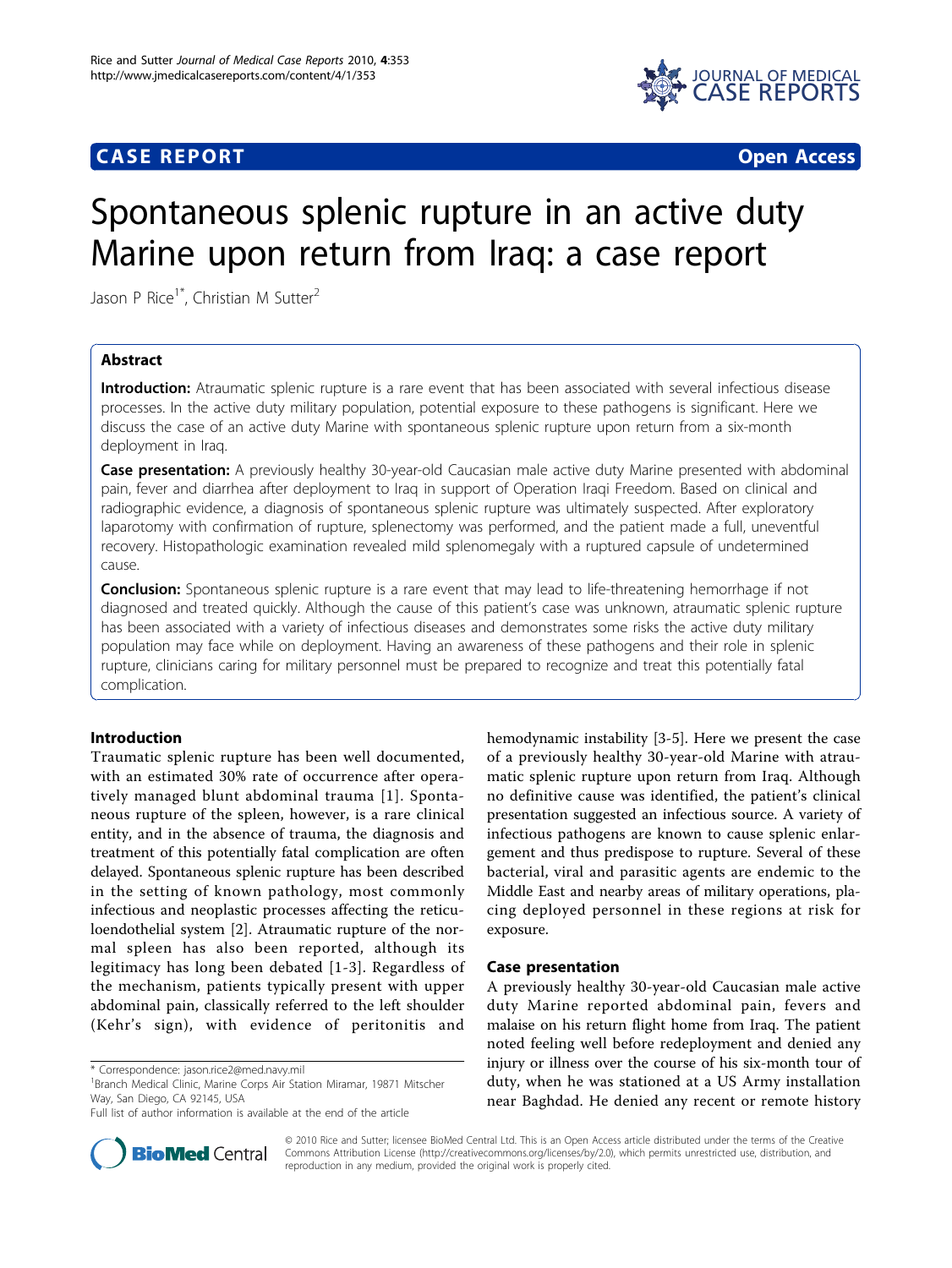of trauma, including compression or blast injuries. He remained inside the base perimeter for the duration of deployment, had no contact with the local human or animal population and denied consuming local food or beverages. He reported using DEET (N,N-Diethylmeta-toluamide) insect repellant and wearing permethrin-treated uniforms and denied insect bites. He was not aware of any sick contacts. Over the next 24 hours, the patient noted worsening abdominal pain and subjective fevers, as well as several episodes of watery diarrhea. He presented to the emergency department (ED) the morning after his arrival in the United States of America.

In the ED, the patient described his abdominal pain as diffuse and aching, unrelated to positional changes or oral intake. He denied anorexia, nausea and vomiting. His vital signs were stable and within normal limits, and the patient was afebrile at that time. Examination demonstrated mild tenderness to palpation in all quadrants without rebound or guarding. Bowel sounds were normal, his abdomen was soft and no organomegaly or distension was appreciated. The remainder of his physical examination was normal. The complete blood count (CBC) was unremarkable, with a white blood cell (WBC) count of 5,440/μL. The chemistry panel and urine analysis were normal. Liver function tests (LFTs) revealed mild transaminitis, with aspartate aminotransferase (AST) of 82 u/L and alanine aminotransferase (ALT) of 89 u/L but were otherwise unremarkable. The heterophile antibody test result was negative. Chest radiography results were normal. The appendix was not completely visualized on abdominal computed tomography (CT), but the study was otherwise unremarkable, with the remainder of bowel, liver, spleen and kidney appearance normal for technique. The patient was diagnosed with gastroenteritis at that time and discharged with conservative treatment.

Five days later, the patient returned to the ED. He reported resolution of diarrhea two days earlier but complained of persistent fevers and chills and worsening abdominal pain that was exacerbated by movement. He also reported a sore throat, rhinorrhea, cough and headache over the preceding two days, as well as occasional dizziness and lightheadedness. He noted one episode of nonbloody, nonbilious emesis three days earlier but otherwise denied nausea and vomiting. He reported mild anorexia but was tolerating a bland diet. He reported headache relief with ibuprofen and denied photophobia and neck stiffness. Vital signs were stable from his prior visit, with a temperature of 99.4°F. Mild bilateral anterior cervical lymphadenopathy was present, but the results of the head, eye, ear, nose and throat examination were otherwise unremarkable. Abdominal examination revealed increased tenderness to palpation in all quadrants but was otherwise unchanged from prior findings. He had normal rectal tone without evidence of bleeding, and guaiac testing results were negative. The remainder of his physical examination findings were normal. The CBC revealed a five-day decrease in hemoglobin and hematocrit, from 15.0 g/dL and 43.4% to 11.0 g/dL and 31.2%, respectively, and an increase in platelets from  $105,000/\mu L$  to  $200,000/\mu L$ . The WBC count was unchanged from the prior value. LFTs revealed an increase in AST to 111 u/L and ALT to 178 u/L. Review of urine cultures obtained in the ED five days prior revealed no growth. Repeat heterophile antibody testing results were negative. Flat and upright abdominal films revealed a nonspecific abnormal bowel gas pattern but were otherwise unremarkable. After evaluation and recommendations from general surgeons, the patient was admitted to the internal medicine service for further work-up and observation with serial abdominal examinations.

The following morning, the patient appeared pale, described worsening abdominal pain and orthostatic symptoms and was in obvious discomfort with movement. He was moderately tachycardic and tachypneic, with a temperature of 101.9°F. Abdominal examination revealed moderate distension, significantly increased and more localized tenderness to palpation in the left upper quadrant (LUQ), rebound tenderness and involuntary guarding. Serum laboratory testing demonstrated persistent transaminitis, increasing thrombocytosis and a further decrease in hemoglobin and hematocrit to 9.9 g/ dL and 28.0%, respectively. Repeat abdominal CT demonstrated a fluid-filled abdomen consistent with hemoperitoneum, and after consultation with the surgeons, the patient was emergently taken to the operating room. Open exploratory laparotomy was performed via midline incision, with more than one litre of dark blood and clots visualized in the peritoneum, localized predominately in the LUQ. Inspection of the spleen revealed a tense, ruptured capsule with active bleeding. The gross appearance was otherwise normal, with no perisplenic adhesions visualized. The stomach, liver, small bowel and colon were examined, with no evidence of pathology. Splenectomy was performed without complication, with two units of packed red blood cells (RBCs) transfused intraoperatively. The patient recovered well postoperatively, with gradual resolution of symptoms and normalization of laboratory parameters. He was discharged on postoperative day seven with hemoglobin and hematocrit of 10.9 g/dL and 32.5%, respectively. He was started on daily aspirin for secondary thrombocytosis and received Pneumococcus, Meningococcus and H. influenzae immunizations before discharge.

Pathologic investigation was performed locally and by the Armed Forces Institute of Pathology Department of Hematopathology in consultation with the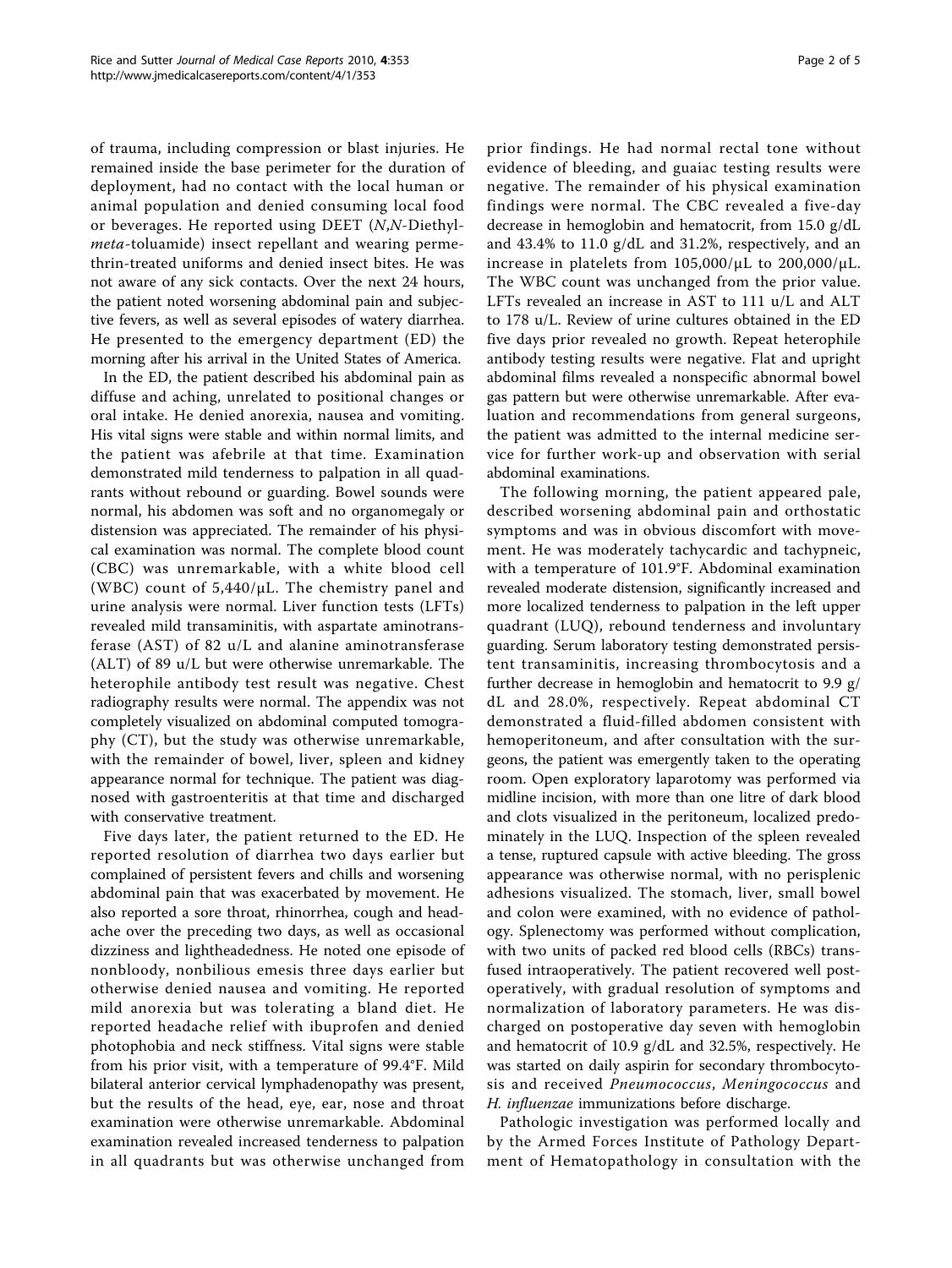Department of Infectious Disease. Mild splenomegaly was noted, with the specimen weighing 321 g and measuring  $14.1 \times 9.2 \times 6.1$  cm. Grossly, the spleen was described to have a smooth, ruptured capsule of undetermined cause. The red pulp contained a diffuse, mixed infiltrate consisting of variable numbers of small lymphocytes, granulocytes, plasma cells and histiocytes. No infectious organisms were visualized with special staining (Grocott-Gomori methenamine silver nitrate, Brown and Brenn, Brown and Hopps, Fite, Warthin-Starry, periodic acid-Schiff with diastase, Ziehl-Nielsen), and immunohistochemical study results were normal. No significant atypia was identified. Results for serologic testing over the patient's hospital course and after discharge were negative throughout, including three blood cultures, two urine and throat cultures, stool culture, ova and parasites, fecal leukocytes, two malaria thick and thin smears, HIV-1 Antibody, hepatitis virus panel, two heterophile Antibody tests, Epstein-Barr Virus Antibody panel and two Leishmania spp. Antibody panels. Before discharge, the patient was offered bone marrow biopsy to further elucidate the cause of his splenic rupture; however, he declined the procedure. The patient currently remains on active duty and at 18-month follow-up reported doing well since discharge, with no known sequelae.

## **Discussion**

In 1861, Rokitansky first reported atraumatic splenic rupture in a leukemic patient, and in 1874, Atkinson first described the rupture of an apparently normal spleen [[1,6\]](#page-4-0). Since then, several authors have attempted to further delineate the subtypes of atraumatic splenic rupture. It has been proposed that "true spontaneous" or "idiopathic" rupture refer only to spontaneous rupture of a normal spleen, and spontaneous rupture of a diseased spleen is most appropriately termed "pathologic" or "occult" rupture [[3\]](#page-4-0). "True spontaneous" splenic rupture has been described in the literature, but its validity has often been challenged. Wright and Prigot stated, "There is no such clinical entity as spontaneous rupture of the normal spleen," [\[4](#page-4-0)], implying that thorough questioning and investigation will reveal a history of trauma or splenic pathology. After reviewing reports of spontaneous splenic rupture through 1958, Orloff and Peskin [[2\]](#page-4-0) found that most cases did have an identifiable pathologic or traumatic source. From this review, they proposed four criteria necessary to make the diagnosis, and in 1991, Crate and Payne [[7\]](#page-4-0) added a fifth condition (Appendix 1). Satisfying these criteria makes the diagnosis of "true spontaneous" splenic rupture challenging because investigators must carefully consider all potential causes. Several mechanisms have been proposed to explain atraumatic rupture in the absence of

| Table 1 Some Causes of Pathologic Splenic Rupture [1,3] |  |  |
|---------------------------------------------------------|--|--|
|---------------------------------------------------------|--|--|

| Infectious                    | Neoplastic and Hematologic        |  |  |
|-------------------------------|-----------------------------------|--|--|
| <b>Bacterial</b>              | Leukemia                          |  |  |
| Staphylococci                 | Lymphoma                          |  |  |
| Streptococci                  | Myelofibrosis                     |  |  |
| Clostridium spp.              | Multiple myeloma                  |  |  |
| Actinomycosis                 | Splenic malignancy                |  |  |
| Salmonella spp.               | Hepatocellular carcinoma          |  |  |
| Enterobacter spp.             | Hemophilia                        |  |  |
| Campylobacter spp.            | Congenital factor XIII deficiency |  |  |
| Haemophilus spp.              | Protein S deficiency              |  |  |
| Tularemia                     | Hemolytic anemia                  |  |  |
| <b>Brucellosis</b>            | Polycythemia                      |  |  |
| Legionellosis                 | Anticoagulant therapy             |  |  |
| Tuberculosis                  |                                   |  |  |
| Viral<br>Local splenic causes |                                   |  |  |
| Infectious mononucleosis      | Splenic cyst                      |  |  |
| Mumps                         | Splenic vein thrombosis           |  |  |
| Hepatitis A                   | Splenic peliosis                  |  |  |
| Dengue                        | Diffuse splenic angiomatosis      |  |  |
| Cytomegalovirus               | Portal hypertension               |  |  |
| Rubella                       | Splenic infarct                   |  |  |
| Varicella-zoster              |                                   |  |  |
| Influenza                     | Miscellaneous                     |  |  |
| <b>HIV</b>                    | Sarcoidosis                       |  |  |
| Other                         | Amyloidosis                       |  |  |
| Malaria                       | Wilson's disease                  |  |  |
| Leishmaniasis (visceral)      | Gaucher's disease                 |  |  |
| Syphilis                      | Cirrhosis                         |  |  |
| Echinoccocus spp.             | Crohn's disease                   |  |  |
| Typhus                        | Polyarteritis nodosa              |  |  |
| Leptospirosis                 | Systemic lupus erythematosus      |  |  |
| O fever                       | Pancreatitis                      |  |  |
| Relapsing fever               | Rheumatoid arthritis              |  |  |
| Candidiasis                   | Wegener's vasculitis              |  |  |

disease, primarily focusing on unrecognized sources of trauma or pathology (Appendix 2).

Atraumatic splenic rupture of the diseased spleen has been more commonly described and is associated with various infectious, neoplastic, hematologic, metabolic, inflammatory and local splenic disorders (Table 1). Although the cause of our patient's splenic rupture was undetermined, his clinical presentation was suggestive of an infectious process. As depicted in Table 1, a variety of bacterial, viral and parasitic agents have been reported to cause splenic enlargement and predispose to spontaneous rupture. Of these known pathogens, malaria in particular has been extensively studied because it is estimated to be the primary cause of spontaneous splenic rupture worldwide [[8-11\]](#page-4-0). Its review illustrates some theories behind pathologic rupture of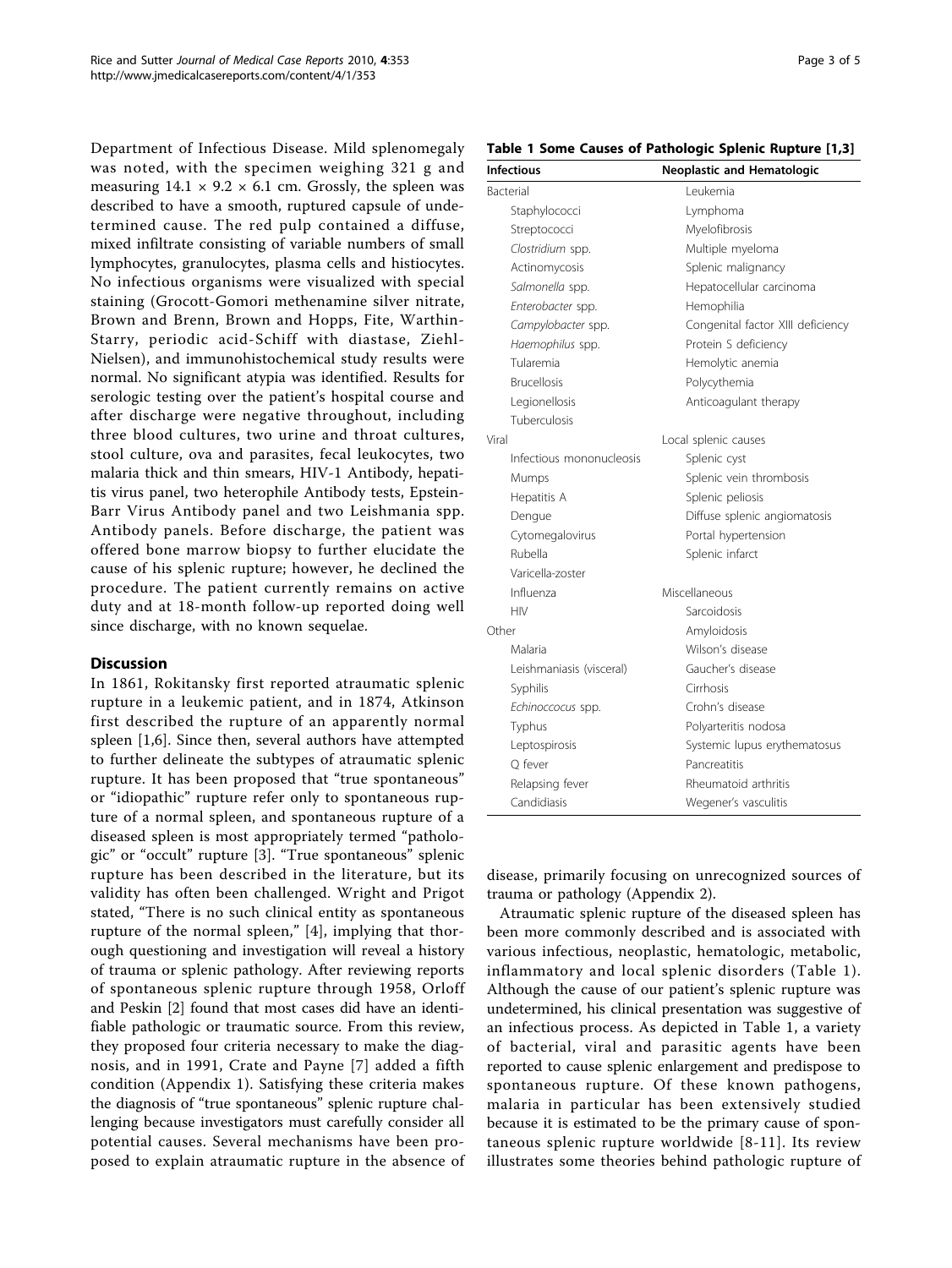the spleen, as well as the unique infectious risks that our military personnel face while on deployment.

The World Health Organization estimates that 300 to 500 million humans worldwide have malaria each year, with an estimated 2% occurrence rate of splenic rupture and up to 80% mortality of these cases [\[3](#page-4-0),[8,9\]](#page-4-0). Rupture is most commonly seen with Plasmodium vivax infection; however, all four Plasmodium species have been implicated. Some theories propose that splenic congestion results from infiltration of red pulp by parasitized RBCs, pigment-laden macrophages and other WBCs; others cite the pooling of platelets as a causal factor [\[8](#page-4-0)]. However, with splenomegaly occurring in up to 90% of patients, typically within four days of symptom onset, most theories agree that rupture results from acute, rapid splenic congestion [[9,10\]](#page-4-0). Regardless of species, the majority of ruptures occur with primary infection in nonimmune individuals, with lower rates among inhabitants of malarial endemic areas. This is thought to result from the gradual splenic enlargement and fibrosis seen in these populations, which likely protects from future rupture. In contrast, nonimmune patients, travelers in particular, have been shown to have significantly higher rates of splenic rupture with infection [\[8](#page-4-0),[10\]](#page-4-0). This point is of particular importance for our military personnel, who are often deployed in regions endemic for malaria and other pathogenic causes of splenic rupture and rarely with the protection of immunity.

Despite having a clinical presentation consistent with an infectious cause, our patient's microbiologic and histopathologic investigations did not reveal an infectious source, including *Plasmodium* spp. Based on the information at hand, he did meet the proposed criteria for spontaneous splenic rupture (Appendix 1). In retrospect, however, there were some variations in sampling methods and additional tests that may have helped identify a particular agent. If stool samples had been obtained at the time of the patient's diarrhea, it is likely that cultures would have been more revealing because the chances of growing out Salmonella, Campylobacter, Shigella and Yersinia spp. decrease rather quickly as diarrhea subsides, with culture yield markedly reduced after three days [[12](#page-4-0)]. If bone marrow biopsy had been performed, in addition to excluding lymphoproliferative and neoplastic processes, it may have provided a medium for difficult-to-culture organisms (i.e., Brucella, Leishmania, Mycobacteria and Histoplasma spp. as well as Salmonella typhi, for which bone marrow cultures have been specifically recommended [[13\]](#page-4-0)). Additionally, culture of fresh splenic tissue may have proven useful in identifying a particular organism as a more sensitive alternative to special staining. However, in this case, the resected sample was delivered from the operating room in formalin, eliminating that possibility.

Although no infectious source was identified in this Marine and the cause of his splenic rupture was ultimately undetermined, the case does serve as a reminder of the infectious causes that pose a threat to deployed military personnel. Particularly as the U.S. and joint military focus shifts from operations in Iraq to Afghanistan and the United States Central Command's area of responsibility continues to broaden, it is increasingly vital to consider the infectious risks facing our troops. Of the infectious diseases known to cause pathologic splenic rupture, many are endemic to the Middle East and South-Central Asia (Table 2). Military members receive vaccinations for several of these pathogens, and some are common causes of respiratory and diarrheal illness at home and abroad. However, others are not as routinely encountered in everyday practice and thus may not be given sufficient consideration to make a timely diagnosis. Of particular concern, based on prevalence in the region, are malaria, visceral leishmaniasis and tuberculosis [[14](#page-4-0)-[17\]](#page-4-0). Realizing that our military personnel have significant exposure to these infectious causes of splenic rupture, physicians caring for them abroad and at home must consider their transmission, as well as this potentially fatal clinical entity.

## Conclusion

Spontaneous splenic rupture is a rare event that, if unrecognized, may lead to life-threatening hemorrhage. Although the cause of our patient's rupture was not determined, the case serves to remind of the infectious causes of this condition that are faced by our deployed troops. Physicians caring for military personnel must be alert to these infectious risks and their association with splenic rupture because a high index of suspicion is required to promptly diagnose and treat this serious complication.

## Consent

Written informed consent was obtained from the patient for publication of this case report. A copy of the written

| Table 2 Some Infectious Causes of Pathologic Splenic     |
|----------------------------------------------------------|
| Rupture that are Endemic to and of Particular Concern in |
| the Middle East and South-Central Asia [14-17]           |

| <b>Bacterial</b>   | Viral       | Other                    |
|--------------------|-------------|--------------------------|
| Staphylococci      | Mumps       | Malaria                  |
| Clostridium spp.   | Hepatitis A | Leishmaniasis (visceral) |
| Salmonella spp.    | Dengue      | Typhus                   |
| Campylobacter spp. | Rubella     | Leptospirosis            |
| Haemophilus spp.   | Influenza   | O fever                  |
| <b>Brucellosis</b> | <b>HIV</b>  | Relapsing fever          |
| Tuberculosis       |             | Echinococcus spp.        |